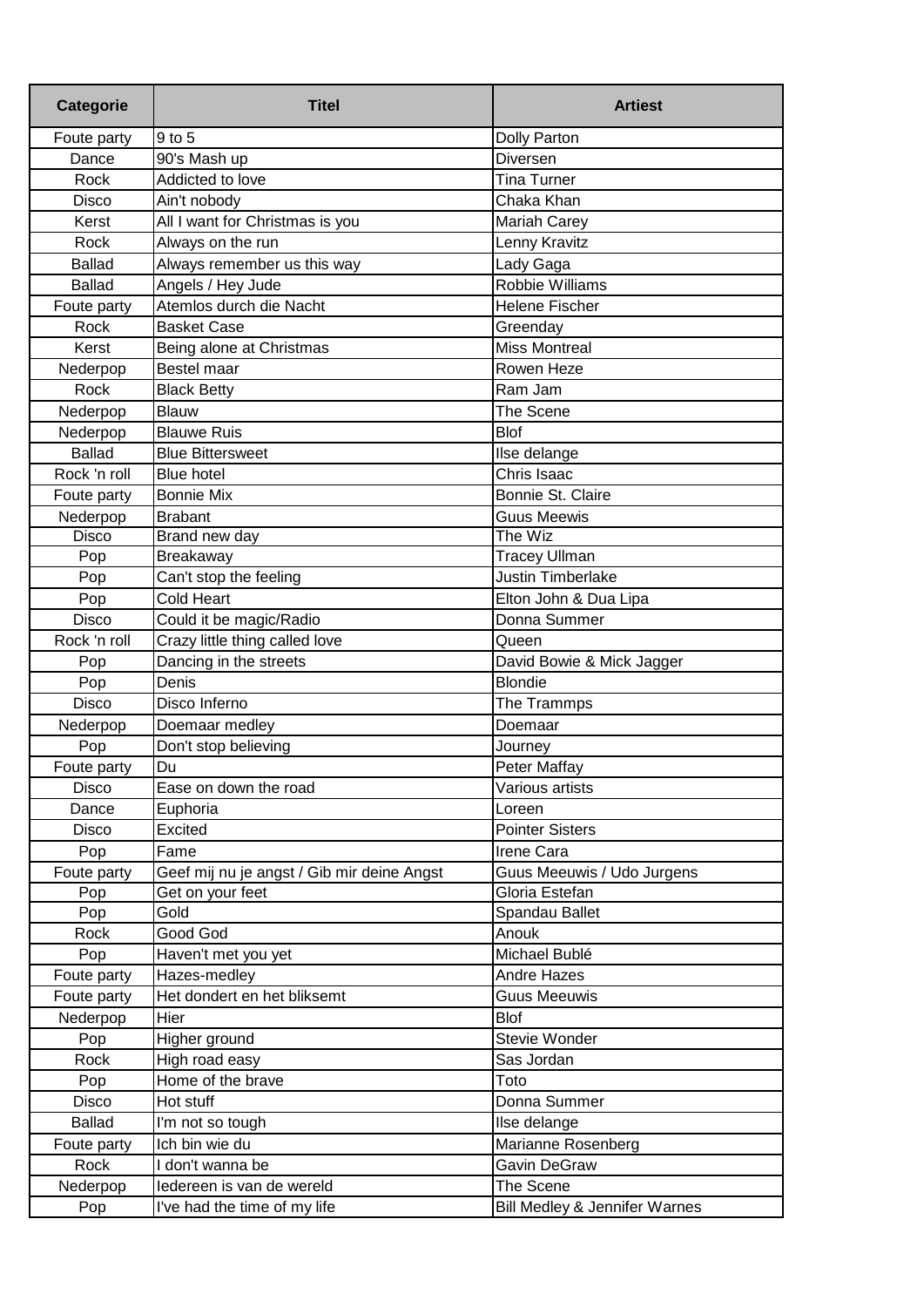| Nederpop      | Ik kan het niet alleen                        | De Dijk                             |
|---------------|-----------------------------------------------|-------------------------------------|
| Nederpop      | Ik leef niet meer voor jou                    | Marco Bosato                        |
| Pop           | I knew you were waiting                       | George Michael & Aretha Franklin    |
| Rock          | It's only love                                | Tina Turner & Bryan Adams           |
| Pop           | It takes two                                  | Tina Turner & Rod Stewart           |
| Disco         | l wish                                        | Stevie Wonder                       |
| Disco         | Signed, sealed, delivered                     | Stevie Wonder                       |
| Rock 'n roll  | Jailhouse rock - Blue suede shoes - Hount dog | <b>Elvis Presley</b>                |
| Foute party   | Jeanny                                        | Falco                               |
| Foute party   | Je denkt maar dat je alles                    | <b>Frans Duijts</b>                 |
| Rock          | Jump                                          | Van Halen                           |
| Pop           | Kids in America                               | Kim Wilde                           |
| Rock          | Killing in the name of                        | Race against the machine            |
| Foute party   | Laat de zon in je hart                        | Rene Schuurmans                     |
| Foute party   | Lang zal ze leven                             |                                     |
| Kerst         | Last Christmas                                | Wham                                |
| Disco         | Last Dance                                    | Donna Summer                        |
| Foute party   | Leef                                          | <b>Andre Hazes</b>                  |
| Rock          | Let me entertain you                          | Robbie Williams                     |
| Pop           | Let's dance                                   | David Bowie                         |
| Pop           | Like a virgin                                 | Madonna                             |
| Foute party   | Links rechts                                  | Snollebollekes                      |
| Nederpop      | Loop niet weg                                 | Tino Martin & Emma Heesters         |
| Rock          | Love is a battlefield                         | Pat Benatar                         |
| Foute party   | Love me just a little bit more                | <b>Dolly Dots</b>                   |
| Pop           | Material girl                                 | Madonna                             |
| Dance         | Mesmerized                                    | <b>Faith Evans</b>                  |
| Rock          | Narcotic                                      | Liquido                             |
| Rock          | Never be clever                               | Herman Brood                        |
| Pop           | Night like this                               | Caro Emerald                        |
| Rock          | Nobody's wife                                 | Anouk                               |
| Nederpop      | Nooduitgang                                   | Het goede doel                      |
| Foute party   | Oerend Hard                                   | Normaal                             |
| Rock          | <b>Proud Mary</b>                             | Tina Turner                         |
| <b>Ballad</b> | Purple Rain                                   | Prince                              |
| Rock          | Rain down on me                               | Kane                                |
| <b>Disco</b>  | Relight my fire                               | Dan Hartman                         |
| Foute party   | Rio                                           | Maywood                             |
| Rock          | River deep, mountain high                     | <b>Tina Turner</b>                  |
| Disco         | September                                     | Earth, Wind & Fire                  |
| <b>Ballad</b> | Set fire to the rain                          | Adele                               |
| Rock          | Sex on fire                                   | Kings of Leon                       |
| Pop           | Simple minds Medley                           | Simple minds                        |
| Pop           | Sofia                                         | <b>Alvaro Soler</b>                 |
| Rock          | Somebody to love                              | Queen                               |
| Pop           | Some like it hot                              | The power station                   |
| Pop           | Something got me started                      | Simply Red                          |
| <b>Ballad</b> | Stop                                          | Sam Brown                           |
| Rock          | <b>Streets</b>                                | Kensington                          |
| Foute party   | <b>Sweet Caroline</b>                         | Neil Diamond                        |
| Pop           | Take on me                                    | Aha                                 |
| Pop           | The promise you made                          | Cock Robin                          |
| Dance         | This girl                                     | <b>Kunks</b>                        |
| Dance         | This is what it feels like                    | Armin van Buuren ft. Trevor Guthrie |